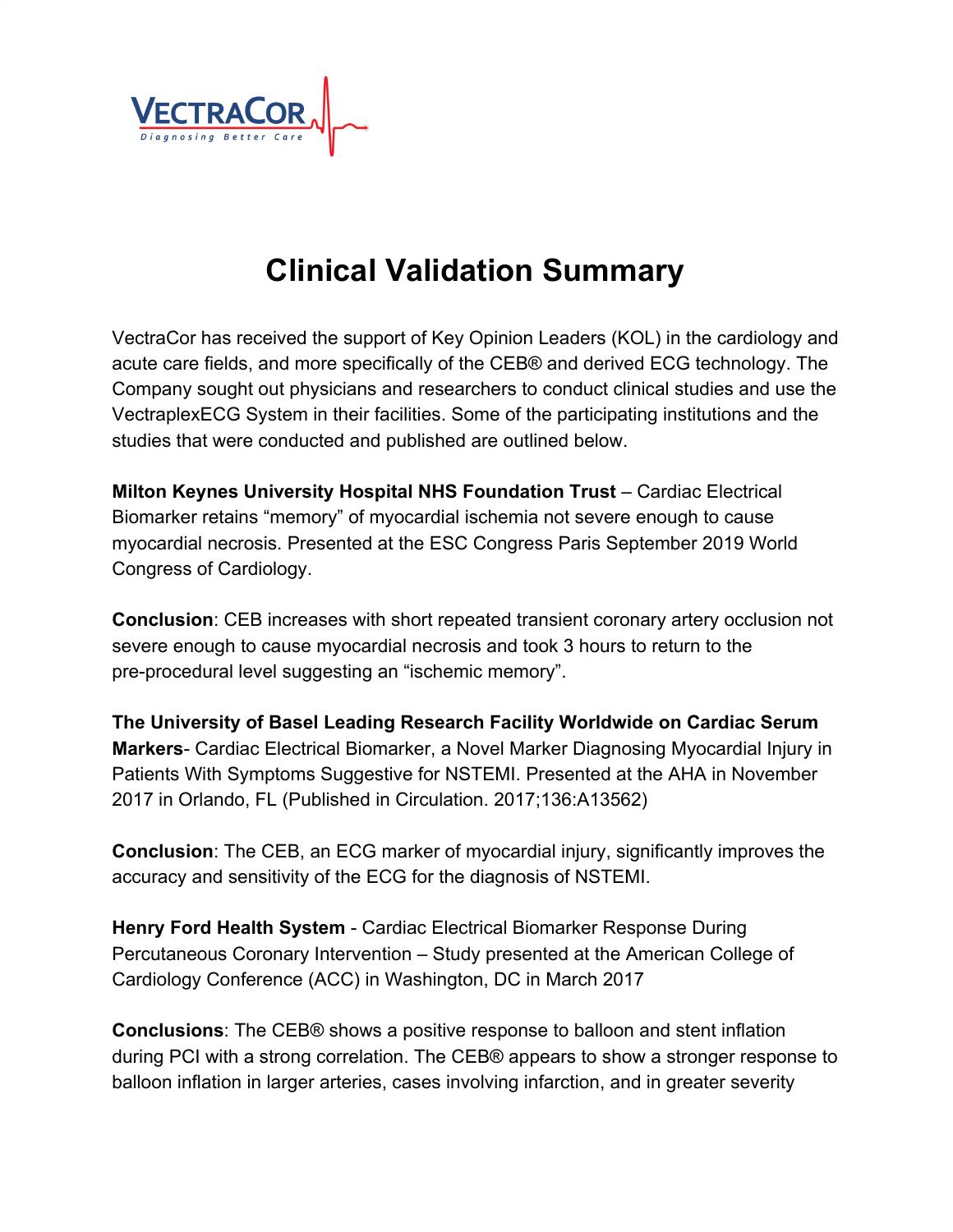stenosis. The CEB® may be an efficient and timely means of detecting myocardial ischemia in patients who are being monitored in acute care settings.

**Johns Hopkins** - A published study comparing the CEB® to high sensitivity troponin blood test/cardiac serum markers. Presented at ACC 2014 in San Francisco, CA. Published in Critical Pathways in Cardiology - Volume 13, Number 1, March 2014

**Conclusions**: In conclusion, in patients in ED evaluated for acute myocardial injury, increasing values of HsTnI were associated with increasing values of the CEB® , suggesting that myocardial injury is associated with acute changes in the CEB® in the population of patients with high pretest probability of acute myocardial injury.

**Atlantic Health System/Summit Medical Group** - Published 7 studies/abstracts from Dr. Schreck and Dr. Fishberg - Dr. Schreck has published over 40 abstracts over the past 30 years. Presented abstracts at numerous conferences (ACC, ACEP, SCCM, ISCE and others) Comparison of a new cardiac electrical biomarker and the spatial QRS-T wave angles in the detection of acute **myocardial ischemic injury**- European Heart Journal, Volume 38, Issue suppl\_1, 1 August 2017, ehx502.P2722, https://doi.org/10.1093/eurheartj/ehx502.P2722 Published: 29 August 2017

**Conclusions**: The VCG leads can be accurately derived from a 3 lead set of the standard 12-lead ECG. The CEB™ was able to distinguish AMII from non-AMII with high diagnostic accuracy. Neither the smQRS-Tα nor spQRS-Tα were able to accurately detect AMII. Further studies are needed to validate these results.

**Bayesian analysis of a new cardiac electrical biomarker** – Journal of Electrocardiology 50 (2017) 867 – Presented at the ISCE (International Society for Computerized Electrocardiology) meeting April 2017 in St. Simmons Island, GA

**Conclusion**: The Bayesian CEB predictive value curves appear to be similar between the 2 independent studies that had different prior probabilities of AMII. This suggests that the ROC cut-offs chosen for detection of AMII may be accurate. Further studies are needed to validate these findings.

**Diagnostic Accuracy of a New Cardiac Electrical Biomarker for Detection of Electrocardiogram Changes Suggestive of Acute Myocardial Ischemic Injury**. Published in Annals of Noninvasive Electrocardiology - 2013

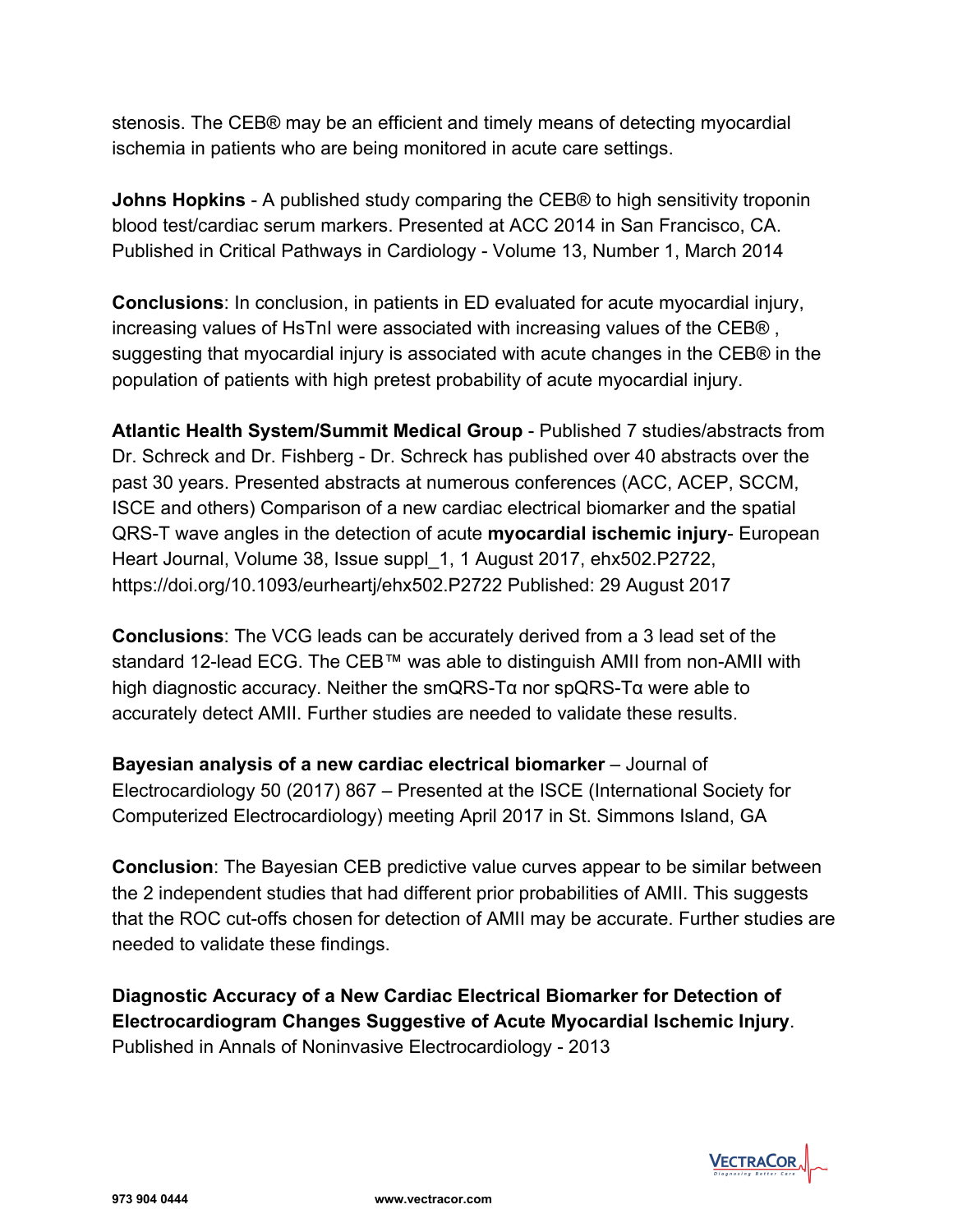

**Conclusions**: CEB® detects acute myocardial ischemic injury with high diagnostic accuracy. CEB® is instantly constructed from three ECG leads on the cardiac monitor and displayed instantly allowing immediate cost-effective identification of patients with an acute ischemic injury during cardiac rhythm monitoring.

**Derivation of the 12-lead electrocardiogram and 3-lead vectorcardiogram**. Published in American Journal of Emergency Medicine - 2013

**Conclusions**: The results of this study demonstrate that the dECG and derived spatial 3-lead VCG using NLO methodology have a high correlation with the corresponding measured scalar leads based on quantitative and qualitative comparisons.

**Detection of acute myocardial ischemic injury by gender using a novel cardiac electrical biomarker**. Published in American Journal of Emergency Medicine - 2015

**Conclusions**: The CEB® demonstrates high diagnostic accuracy for the detection of AMII in men and women. The ECG can be derived with accuracy from 3 leads. This technology is an efficient real-time method of identifying patients with AMII who are being monitored in acute care settings.

**Correlation of Troponin with a Novel Cardiac Electrical Biomarker in Detection of Acute Myocardial Infarction**. Presented at ACEP October 2015

**Conclusions**: In patients evaluated for potential AMI, increasing values of cTnl were strongly associated with increasing values of the CEB® . When comparing non-AMI case only to cases with proven AMI (excluding false-positive cases), a very strong correlation between cTnl and CEB® was demonstrated. These findings suggest that acute myocardial injury is the mechanism that causes an increase in multipolar force contributions, thereby decreasing dipolar force contributions, to the cardiac electrical field resulting in acute changes in the CEB® .

**Correlation of the Measured and Derived 22-Lead ECG from 3 Measured Leads**. Presented at the ESC, European Society of Cardiology in Rome - September 2016